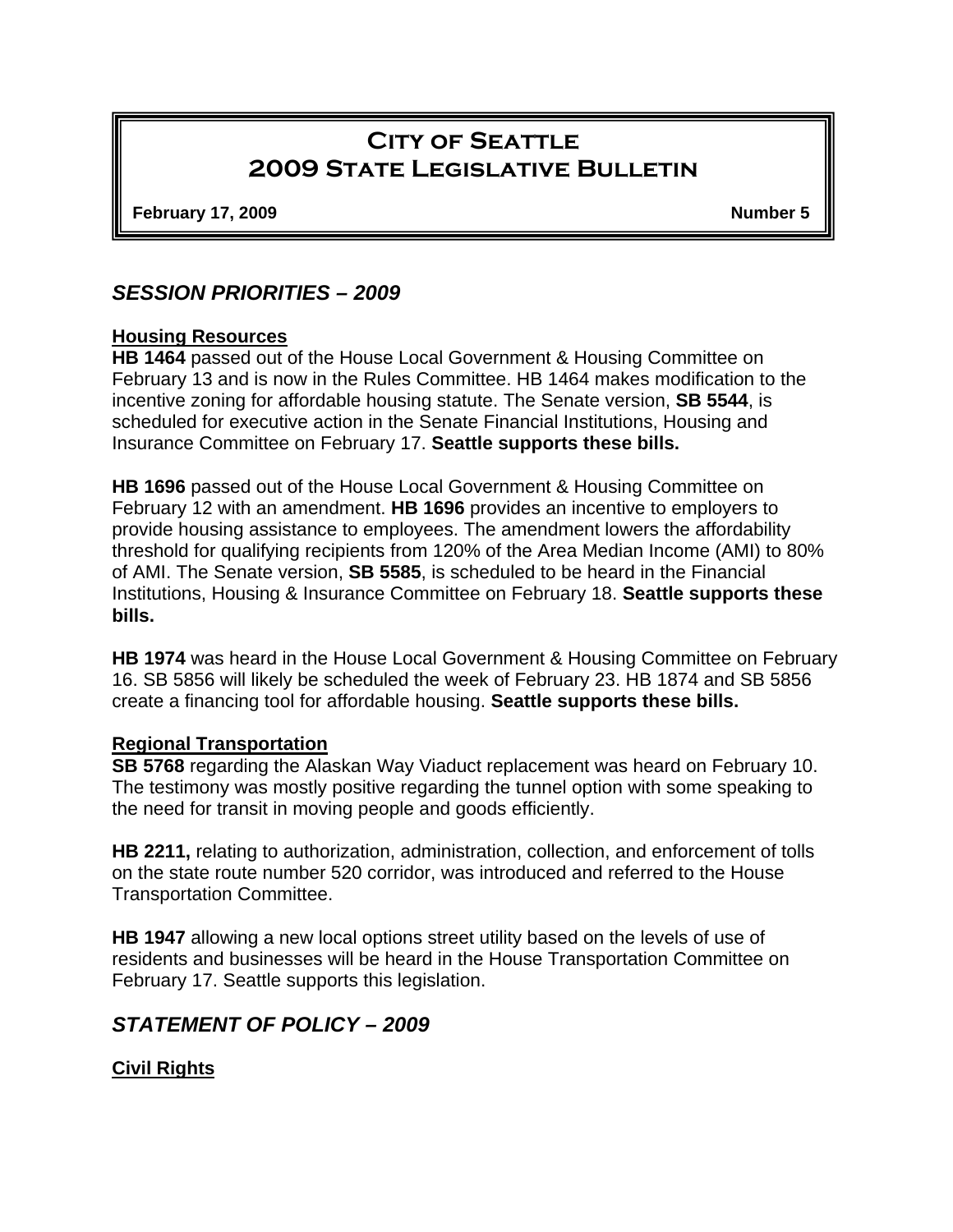**HB 1517** / **SB 5534** would restore the right to vote to persons convicted of a felony in a Washington State Court when he or she ceases to be in the custody of the Department of Corrections. It restores the right to vote to persons convicted of a felony in a federal court or any state court other than a Washington state court as long as he or she is no longer incarcerated. **Seattle has signed in in support of this legislation.** It is scheduled for a vote out of the House Committee on State Government & Tribal Affairs later this week.

## **Climate Protection & Environment**

**HB 1819** and **SB 5735**, by request of Governor Gregoire, would take steps to implement a regional cap-and-trade program in line with the Western Climate Initiative. A substitute was released on February 13, and we are reviewing its substance. **Seattle testified in support of the original legislation.** 

### **Elections and General Government**

The Liquor Control Board has advanced **HB 1434** and **SB 5367**, which would create a new nightclub license and that would eliminate the statewide cap on liquor licenses. Seattle weighed in to maintain the current definition of "public institution" in statute, and succeeded in amending the bill in the House committee before it moved forward.

### **Growth Management, Land Use and Annexation**

**HB 1710** will be heard in the House Finance Committee on February 17. This bill is the legislative fix to the North Highline annexation area that was originally agreed to in December 2008**.** 

### **Hazardous and Solid Waste**

**SHB 1165** is scheduled for a hearing in the House General Government Appropriations Committee on February 17. SHB 1165 provides for the safe collection and disposal of unwanted drugs from residential sources through a producer-provided and funded product stewardship program **Seattle supports this bill.** 

### **Infrastructure/Finance**

**HB 2178** and **SB 5875** wold allow the necessary work on a future convention center expansion planning and acquisition of airspace at the convention center transit station located between Boren Avenue, Olive Way, 9th Avenue, and Pine Street. HB 2178 will be heard on February 16 in the Community & Economic Development & Trade Committee and SB 5875 will be heard on February 17 in the Senate Ways & Means Committee.

**HB 1048** would repeal RCW 35.87 which requires sale of municipal property in commercials zones to first be put out to bid for use as free parking. This bill passed the House unanimously on lucky Friday, February 13. **Seattle supports this legislation.** 

### **Parks**

**HB 2124** and **SB 5967** relate to gender equity in parks facilities. The bills would prohibit jurisdictions from discriminating against any person on the basis of sex in the operation,